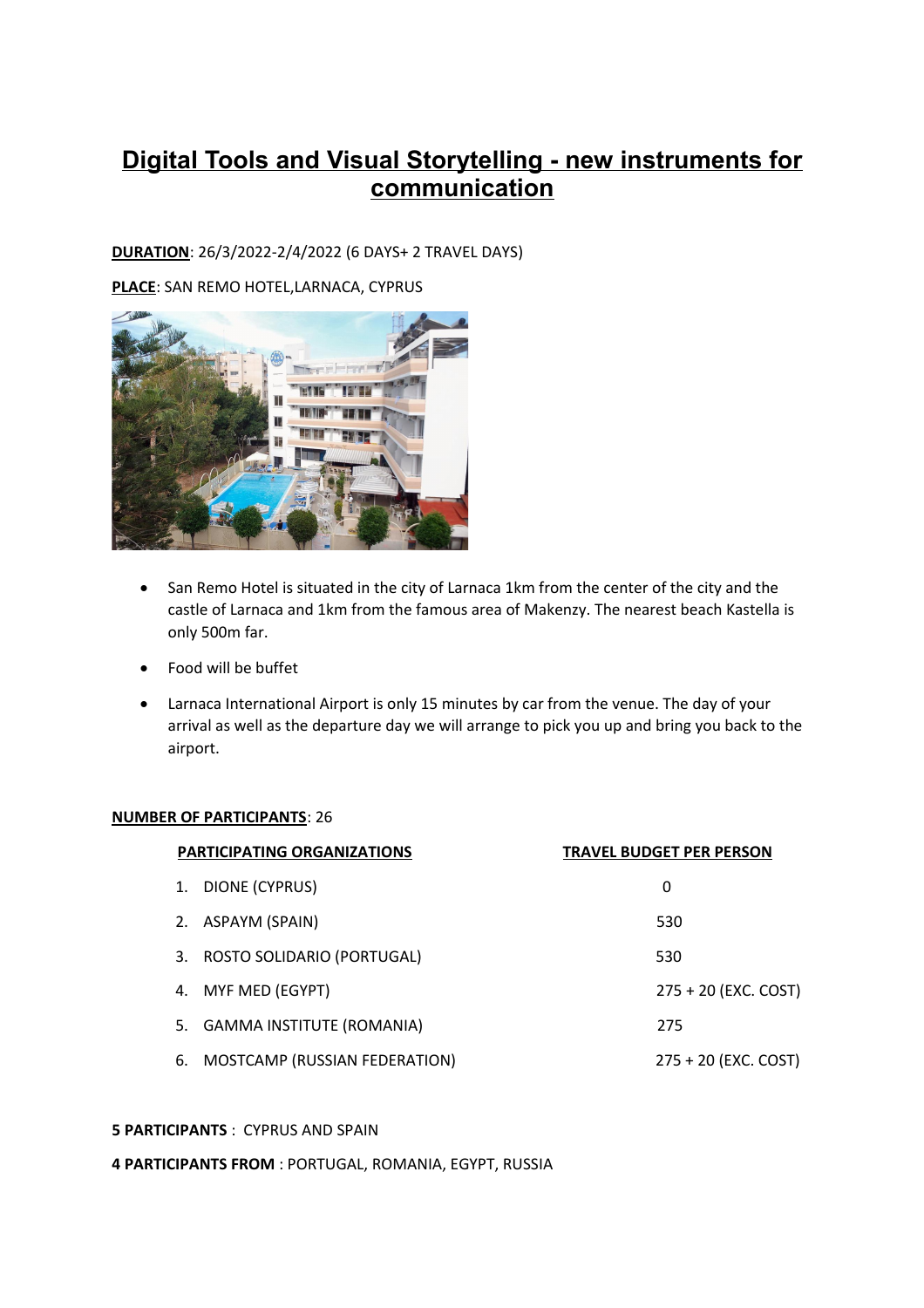### **COVID SITUATION**

Every passenger should fill in the Cyprus Flight Pass within 48 hours before their travel.

#### <https://cyprusflightpass.gov.cy/>

Based on the latest update from 1/3/2022 vaccinated or people with valid certificate of recovery could enter the country without any negative test

Unvaccinated passengers must have either a negative PCR of 72hours or Rapid Test of 24hours.

We will update you for any updates on covid measures.

Note: Until the 31/1/2022 only vaccinated or recovered people could enter bars, restaurants, hotels and cinemas but we will keep you update for the removal or the extension of this measure.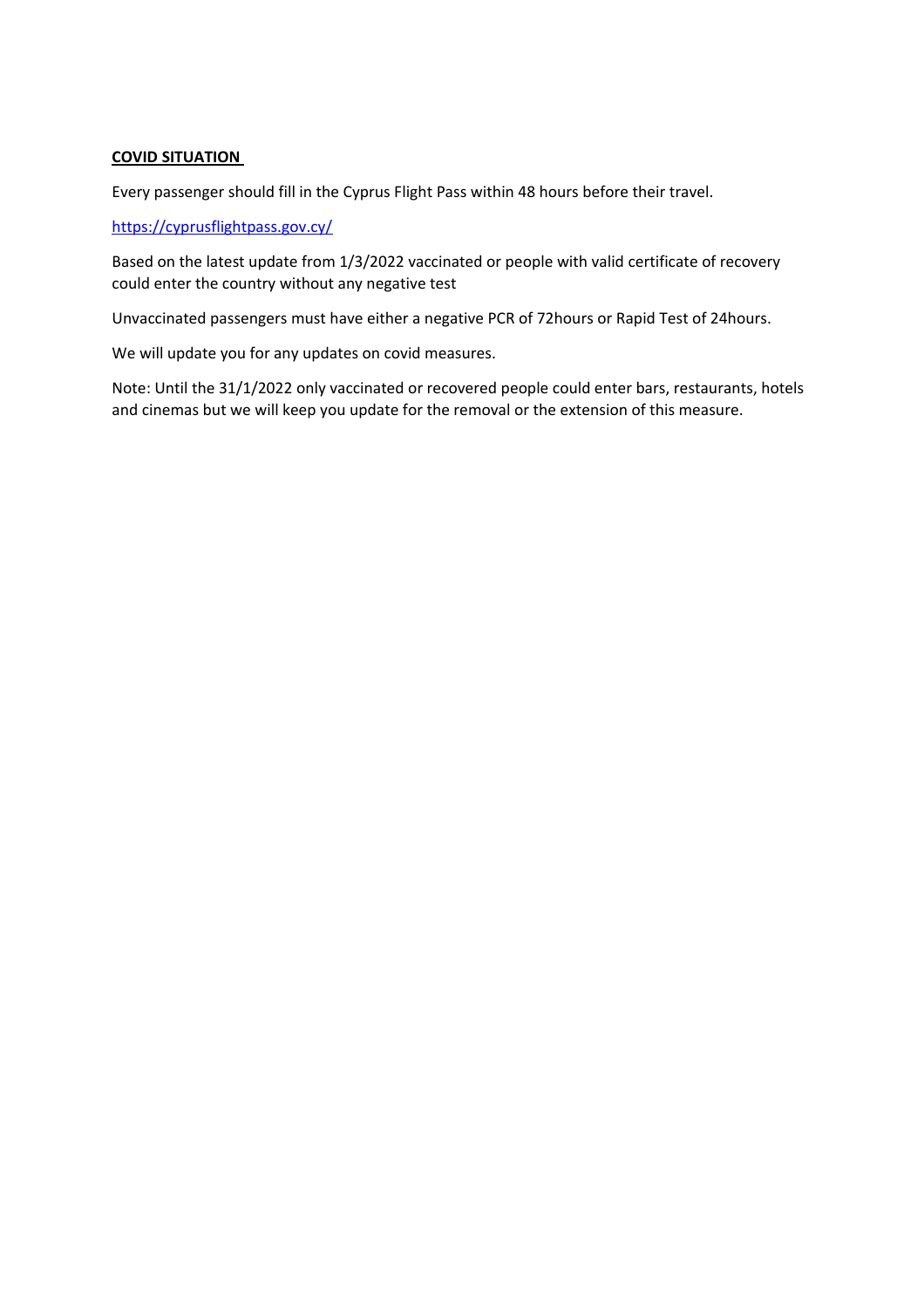#### **LARNACA CITY**

Larnaca is a city on the southern coast of Cyprus and the capital of the district of the same name. It is the third-largest city in the country, after Nicosia and Limassol, with a metro population of 144,200 in 2015

Larnaca is known for its palm-tree seafront also called Foinikoudes as well as the Church of Saint Lazarus, Hala Sultan Tekke, Kamares Aqueduct, and Larnaca Castle. It is built on the ruins of ancient Citium, which was the birthplace of Stoic philosopher Zeno. Larnaca is home to the country's primary airport, Larnaca International Airport. It also has a seaport and a marina.









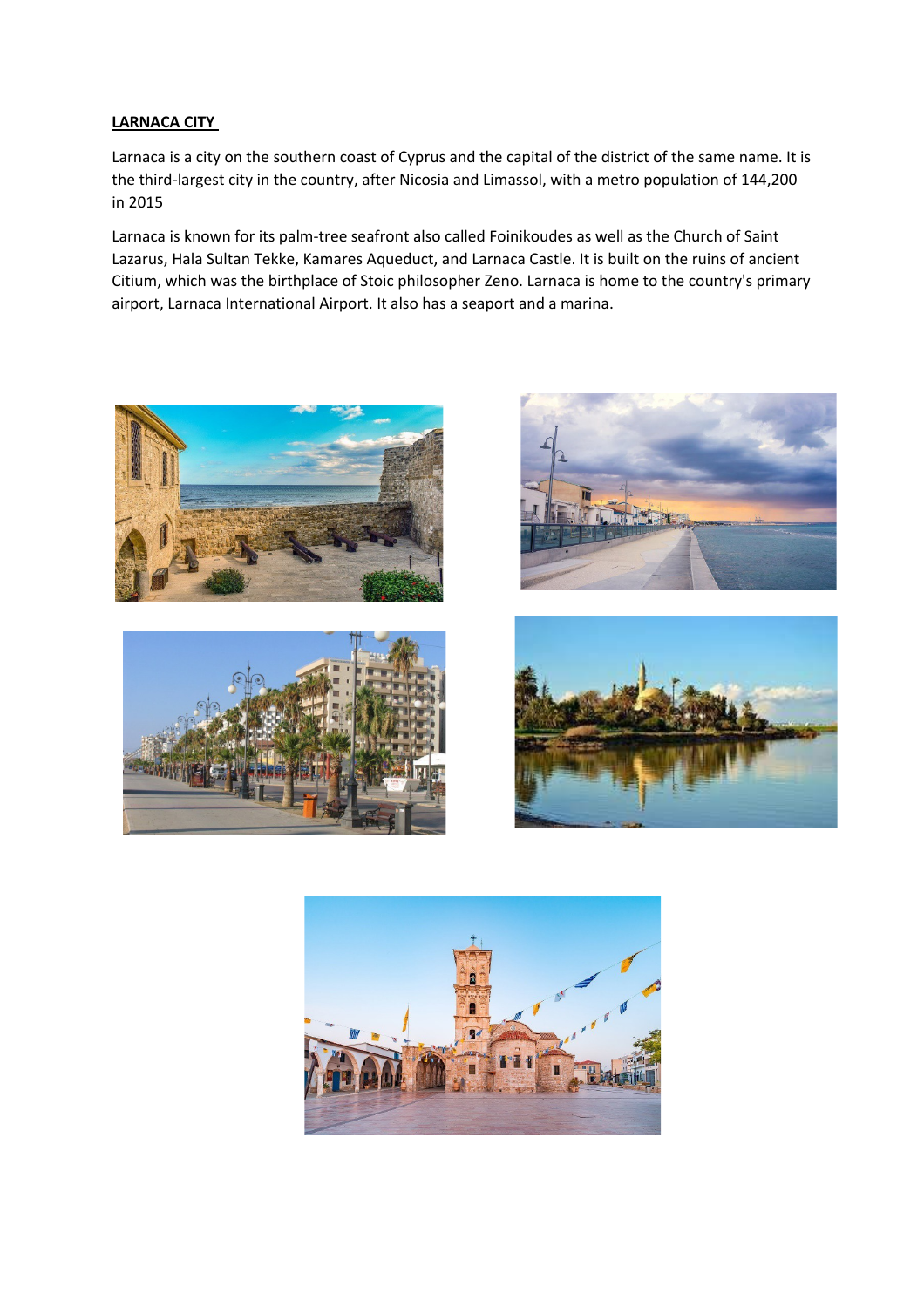#### **PROJECT SUMMARY**

The training course "DTVS: Digital Tools and Visual Storytelling, new instruments for communication" takes place in Nicosia, is inspired by the need to create better conditions through which young people can enter the world of work through the right skills.

The context in which the training course takes on functionality is that dictated by the priorities of the key action KA1 of program Erasmus+ which in its 2020 guide explains: "for equipping youth workers with competences and methods for their professional development, including for digital youth work".

The problem of unemployment, after the various analyses carried out, is one of the most urgent to be solved, therefore equipping the Youth Workers with skills concerning the digital world will give them the opportunity to realize themselves in the immediate future.

Nowadays the world of work, in most fields of application, is focused on everything related to digital development skills including the ability to communicate one's work through social media and visual storytelling to attract more users interested in their own services and be efficient in presenting your brand and be recognizable.

The training course therefore has to interface with the problem of unemployment and overcome it through actions and activities, carried out through non-formal methodologies, which can help the Youth Workers and some of the points of interest on which the project is based are among others:

- equip the participants with the required knowledge to use LinkedIn/Twitter in a professional way;
- provide digital tools to young unemployed and youth workers to increase their working opportunities;
- teach to the participants the basics of Social Media communication and visual storytelling;
- increase the public speaking skills of the participants;

#### **Activities**

The Youth Workers and young participants who will take part in the training course are those who have shown the most dedication and interest in the possibility of acquiring new skills in the digital world and being able to lay the foundations for future collaborations on the digital theme with the other participants and NGOs present to the project.

The youth workers participating in the project come from: Cyprus, Spain,Portugal , Romania, Russia and Egypt, and during the activities they will always be divided into mixed groups by gender and nationality to better allow the exchange cultural.

The activities created specifically based on the project theme are all based on the non-formal learning methodology. The driving concept of each activity is to encourage the increase and new knowledge of skills related to the digital world, whether the activities are indoor or outdoor. Activities such as role-play, outdoor visual storytelling, discussions and group work, comparisons and creation of communication plans, online analysis of LinkedIn pages, creation of a final manual showing the contents of the project, create the foundations for a broader perception with respect to the world of work and how to fit into it.

#### **Impact**

Thanks to the training course and non-formal learning methods, participants will have an impact on their personal life and also on their professional life, the increase of knowledge there will form for immediate entry into the job market, the results that will be first achieved in the short term are: